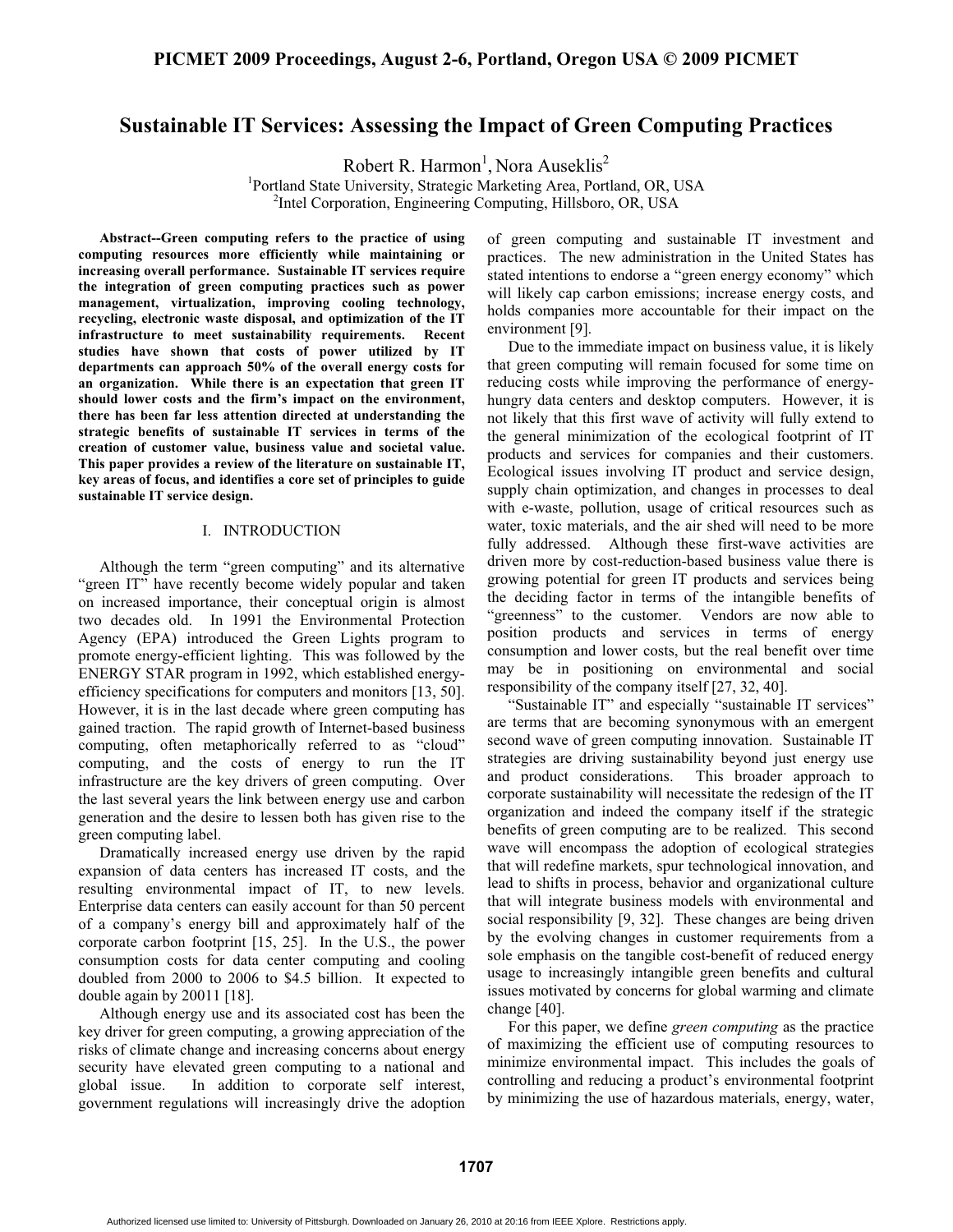# **PICMET 2009 Proceedings, August 2-6, Portland, Oregon USA © 2009 PICMET**

and other scarce resources, as well as minimizing waste from manufacturing and throughout the supply chain. Green computing goals extend to the product's use over its lifecycle, and the recycling, reuse, and biodegradability of obsolete products. We define *sustainable IT services*<sup>1</sup> in broader terms to include the impact of IT service strategies on the firm's and customers' societal bottom line to include economic, environmental, and social responsibility criteria for defining organizational success. Therefore, as defined, green computing practices inform a company's sustainable IT service strategies and process decisions.

The purpose of this paper is to review the current literature on green computing and its influences on sustainable IT services with the idea of identifying critical issues and leverage points to improve customer value, business value, and societal value. The paper is organized as follows: Section II focuses on green computing to explain what is driving the phenomenon and to identify current green computing approaches and metrics. Section III introduces the concept of sustainable IT services as the second wave of green computing where broader societal goals are addressed. It explores the elements of sustainable IT strategy and relevant regulations in a corporate social responsibility framework. Lastly, section IV identifies issues and questions to motivate future research.

### II. GREEN COMPUTING: THE FIRST WAVE

Since its inception, the IT industry has focused on the development and deployment of IT equipment and services that was capable of meeting the ever-growing demands of business customers. Therefore, the emphasis has been on processing power and systems spending. Less attention was afforded to infrastructure issues which include energy consumption, cooling, and space for data centers, since they were assumed to be always available and affordable. Over the last decade these issues have become limiting factors in determining the feasibility of deploying new IT systems, while processing power is widely available and affordable [47].

Investment in data centers, including the energy cost for running and cooling them, is a major consideration for IT managers. A large enterprise data center cost from \$500M to \$1B, a three-fold increase since 2003 [15]. Data centers typically account for 25% of total corporate IT budgets and their costs are expected to continue to increase as the number of servers rise and the cost of electricity increases faster than revenues. One study indicated that the cost of running data

 $\overline{a}$ 

centers is increasing 20% per year on average [15]. With annual energy costs for computing and cooling nearly matching the costs for new equipment, data center expenses can squeeze out investment in new products, make data intensive products uneconomic, and squeeze overall margins. The quest for data center efficiency has become a strategic issue [15].

The high and increasing use of electricity makes data centers an important source of greenhouse gases. For information-intensive organizations, data centers can account for over 50% of the total corporate carbon footprint. For service firms, data centers are the primary source of green house emissions. Data centers, with their high energy costs and increasingly negative impact on the environment, are the driving force behind the green computing movement.

#### *A. Factors Driving the Adoption of Green Computing*

The following trends are impacting data centers, and to a lesser degree, desktop computers, and driving the adoption of green-computing practices:

### 1. The rapid growth of the Internet

The increasing reliance on electronic data is driving the rapid growth in the size and number of data centers. This growth results from the rapid adoption of Internet communications and media, the computerization of business processes and applications, legal requirements for retention of records, and disaster recovery. Internet usage is growing at more than 10 percent annually leading to an estimated 20% CAGR in data center demand [51]. Video and music downloads, on-line gaming, social networks, e-commerce, and VoIP are key drivers. In addition, business use of the Internet has ramped up. Industries such as financial services (investment, banking, and insurance), real estate, healthcare, retailing, manufacturing, and transportation are using information technology for key business functions [2]. The advent of the Sarbanes-Oxley Act with its requirement to retain electronic records has increased storage demand in some industries at 50 percent CAGR [48]. Disaster recovery strategies that mandate duplicate records increases demand further. Finally, many federal, state, and local government agencies have adopted e-government strategies that utilize the Web for public information, reporting, transactions, homeland security, and scientific computing [13].

#### 2. Increasing equipment power density

Although advances in server CPUs have in some cases enabled higher performance with less power consumption per CPU, overall server power consumption has continued to increase as more servers are installed with higher performance power-hungry processors with more memory capacity [42, 47]. As more servers are installed they require more floor space. To pack more servers in the same footprint the form factor of servers has become much smaller, in some cases shrinking by more than 70% through the use of blade servers. This increase in packaging density has been matched

<sup>&</sup>lt;sup>1</sup> We define *IT services* from a total customer value perspective as the aggregate value available to the customer from the systematic integration of the individual IT service components. Therefore, IT services derive from the software, hardware, telecommunications networks and other infrastructure, data, maintenance, technical support, and consulting necessary to design, deploy, operate, and maintain computer applications for the purpose of delivering superior customer value [21].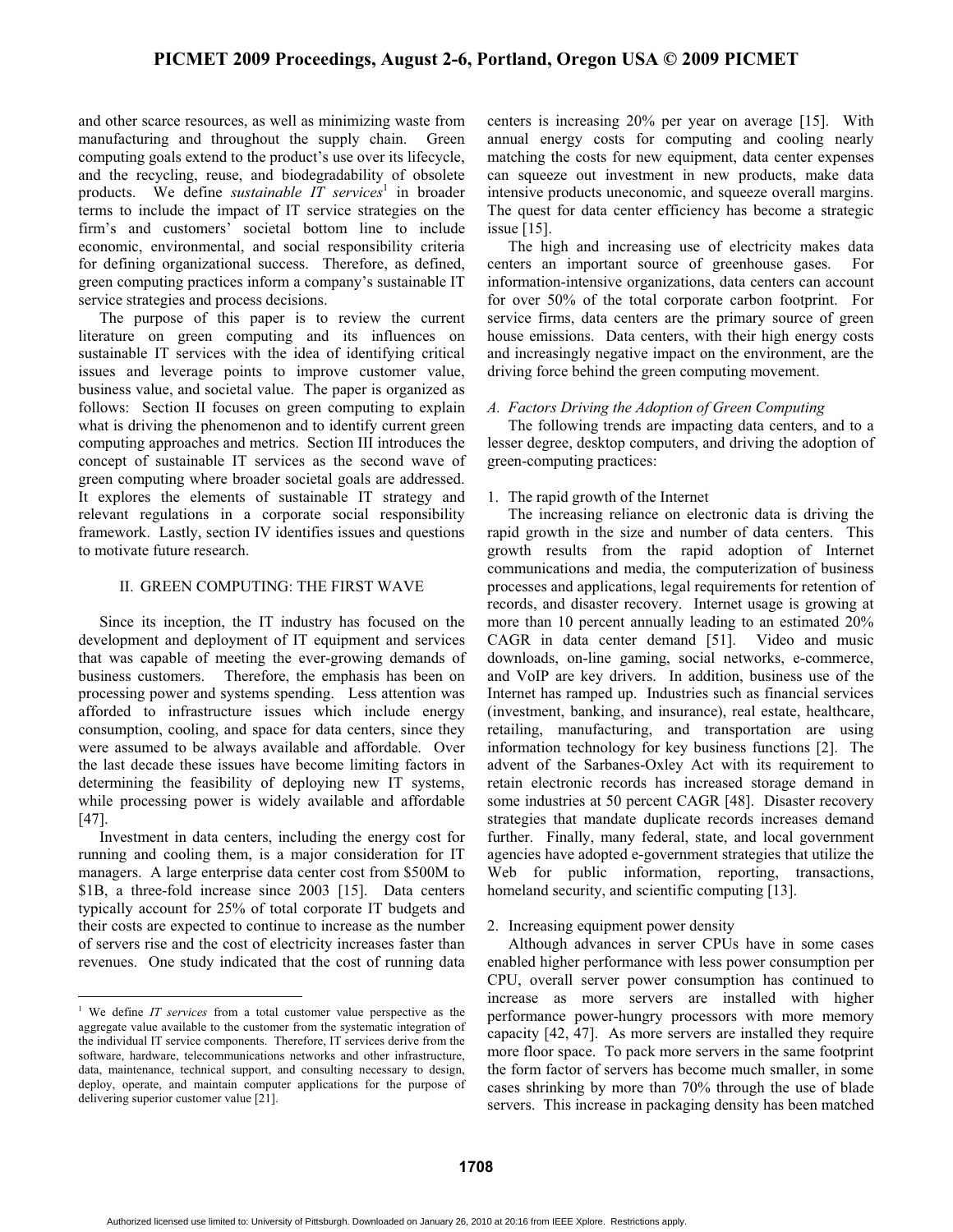by a major increase in the power density of data centers. Density has increased more than ten times from 300 watts per square foot in 1996 to over 4,000 watts per square foot in 2007, a trend that is expected to continue its upward spiral [13, 42, 45, 47].

### 3. Increasing cooling requirements

The increase in server power density has led to a concomitant increase in data center heat density. Servers require approximately 1 to 1.5 watts of cooling for each watt of power used [16, 24, 39]. The ratio of cooling power to server power requirements will continue to increase as data center server densities increase.

### 4. Increasing energy costs

Data center expenditures for power and cooling can exceed that for equipment over the useful life of a server. For a typical \$4,000 server rated at 500 watts, one study estimated it would consume approximately \$4,000 of electricity for power and cooling over three years, at \$0.08 per kilowatt-hour, and double that in Japan [2]. The ratio of power and cooling expense to equipment expenses has increased from approximately 0.1 to 1 in 2000 to 1 to 1 in 2007 [47]. With the likely increase in the number of data centers and servers and the advent of a carbon cap-and-trade scheme, the cost of energy for data center power and cooling will continue to increase [26].

### 5. Restrictions on energy supply and access

Companies such as Google, Microsoft, and Yahoo with the need for large data centers may not be able to find power at any price in major American cities [14]. Therefore, they have built new data centers in the Pacific Northwest near the Columbia River where they have direct access to low-cost hydroelectric power and do not need to depend on the overtaxed electrical grid. In states such as, California, Illinois, and New York, the aging electrical infrastructure and high costs of power can stall or stop the construction of new data centers and limit the operations of existing centers [24]. In some crowded urban areas utility power feeds are at capacity and electricity is not available for new data centers at any price [10].

### 6. Low server utilization rates

Data center efficiency is a major problem in terms of energy use. The server utilization rates average 5-10 per cent for large data centers [15]. Low server utilization means that companies are overpaying for energy, maintenance, operations support, while only using a small percentage of computing capacity [9].

### 7. Growing awareness of IT's impact on the environment

Carbon emissions are proportional to energy usage. In 2007 there were approximately 44 million servers worldwide consuming 0.5% of all electricity. Data centers in the serverdense U.S. use more than 1% of all electricity [10]. Their collective annual carbon emissions of 80 metric megatons of  $CO<sup>2</sup>$  are approaching the carbon footprint of the Netherlands and Argentina [15]. Carbon emissions from operations are expected to grow at more than 11% per year to 340 metric megatons by 2020. In addition, the carbon footprint of manufacturing the IT product is largely unaccounted for by IT organizations [15].

# *B. Implementing Green Computing Strategies*

Transitioning to green computing has involved a number of strategies to optimize the efficiency of data center operations in order to lower costs and to lessen the impact of computing on the environment. The transitioning to a green data center involves a mix of integrating new approaches for power and cooling with energy-efficient hardware, virtualization, software, and power and workload management [10].

### 1. Data center infrastructure

Infrastructure equipment includes chillers, power supplies, storage devices, switches, pumps, fans, and network equipment. Many data centers are over ten years old. Their infrastructure equipment is reaching the end of its useful life. It is power hungry and inefficient. Such data centers typically use 2 or 3 times the amount of power overall as used for the IT equipment, mostly for cooling [10]. The obvious strategy here has been to invest in new data centers that are designed to be energy efficient or to retrofit existing centers.

### 2. Power and workload management

Power and workload management software could save \$25-75 per desktop per month and more for servers [50]. Power management software adjusts the processor power states (P-states) to match workload requirements. It makes full use of the processor power when needed and conserves power when workloads are lighter. Some companies are shifting from desktops to laptops for their powermanagement capabilities.

### 3. Thermal load management

Technology compaction in data centers has increased power density and the need for efficient heat dissipation. Power use by ventilation and cooling systems is on par with that of servers. Typical strategies for thermal management are variable cooling delivery, airflow management, and raised-floor data center designs to ensure good air flow, more efficient air conditioning equipment, ambient air, liquid heat removal systems, heat recovery systems, and smart thermostats [10, 39].

### 4. Product design

For example, microprocessor performance increased at approximately 50% CAGR from 1982 to 2002. However, performance increases per watt over the same period were modest. Energy use by servers continued to rise relatively proportionally with the increase in installed base [13]. The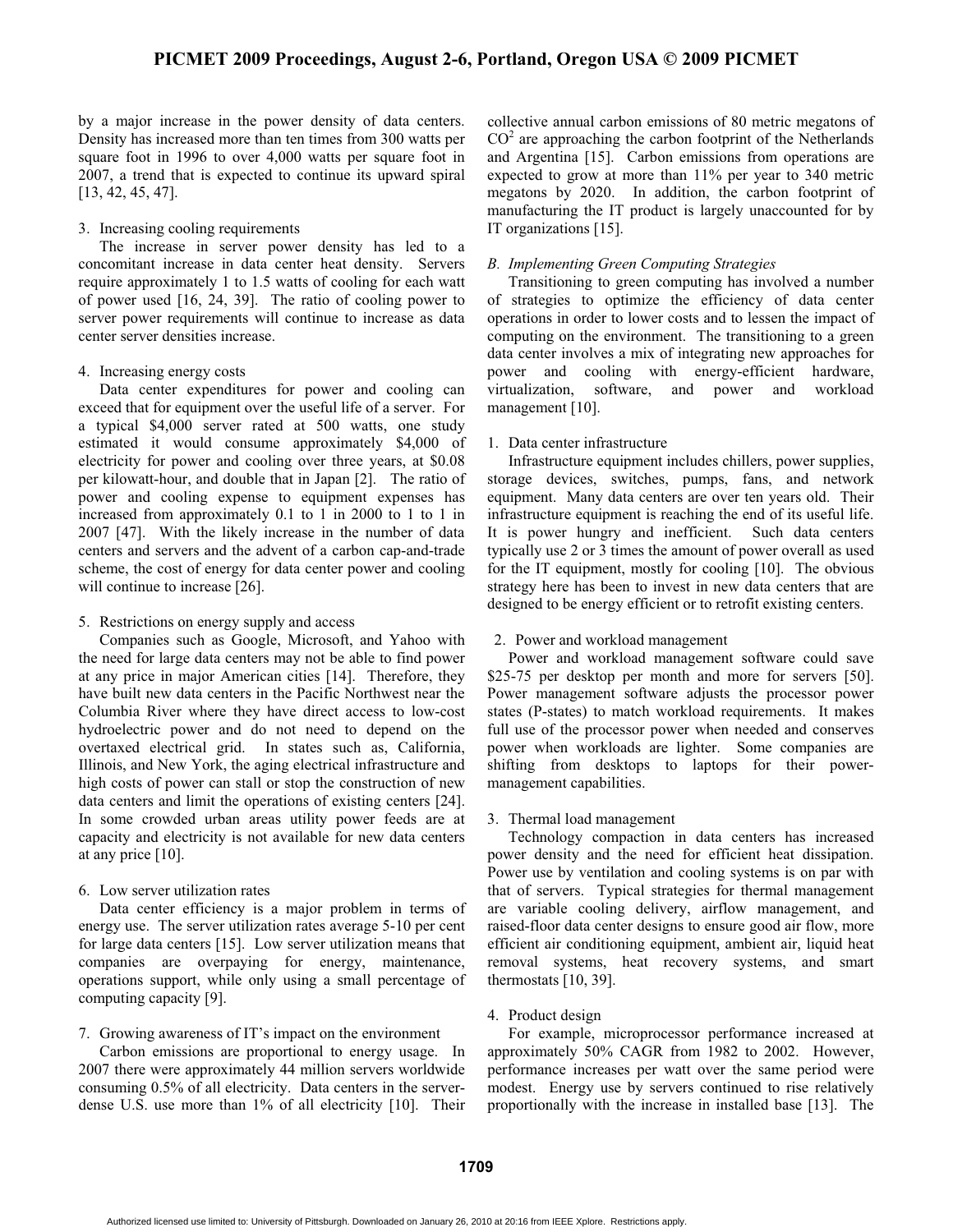shift to multiple cores and the development of dynamic frequency and voltage scaling technologies hold great promise for reducing energy use by servers. Multiple-core microprocessors run at slower clock speeds and lower voltages than single-core processors and can better leverage memory and other architectural components to run faster while consuming less energy.

Dynamic frequency and voltage scaling features enable microprocessor performance to ramp up or down to match workloads. Moving beyond microprocessors, the energy proportional computing concept takes advantage of the observation that servers consume relatively more energy at low levels of efficiency than at peak levels [3]. Therefore, the goal is to design servers that consume energy in proportion to the work performed. Since microprocessors have more quickly acquired energy-saving capabilities, it is expected that CPUs will consume relatively less energy than other components. Therefore, it will be necessary for major improvements in memory, disk drives, and other components to reduce their power usage at higher levels of utilization. Energy proportionality, which promises to double server efficiency with the potential for large energy savings for data centers, should become a primary goal for equipment designers [3].

# 5. Virtualization

Virtualization has become a primary strategy for addressing growing business computing needs. It is fundamentally about IT optimization in terms energy efficiency and cost reduction. It improves the utilization of existing IT resources while reducing energy use, capital spending and human resource costs [30, 37]. Data center virtualization affects four areas: server hardware and operating systems, storage, networks, and application infrastructure. For instance, virtualization enables increased server utilization by pooling applications on fewer servers. Through virtualization, data centers can support new applications while using less power, physical space, and labor. This method is especially useful for extending the life of older data centers with no space for expansion. Virtual servers use less power and have higher levels of efficiency than standalone servers [3].

Virtualization technology was originally developed by IBM (as CP/CMS in the 1960's) to increase the utilization efficiency of mainframes. More recently the concept has been applied to x86 servers in data centers. With the use of a hardware platform virtualization program called a hypervisor, or virtual machine monitor (VMM), multiple operating systems can run concurrently on a host computer. The hypervisor controls access to the server's processor and memory and enables a server to be segmented into several "virtual machines", each with its own operating system and application. For large data centers, server usage ranges from 5-10 percent of capacity on average. With virtualization, server workloads can be increased to 50-85 percent where they can operate more energy efficiently [3]. Less servers are

needed which means smaller server footprints, lower cooling costs, less headcount, and improved manageability.

# 6. Cloud computing and cloud services

As Internet-based computing centralizes in the data center, software technology has advanced to enable applications to be used where and when needed. The term "cloud computing" refers to a computing model that aims to make high-performance computing available to the masses over the Internet [35]. Cloud computing enables developers to create, deploy, and run easily scalable services that are high performance, reliable, and free the user from location and infrastructure concerns [31]. The "cloud" has long been a metaphor for the Internet. When combined with "computing" the definition turns to services [23].

As cloud computing continues to evolve it has increasingly taken on service characteristics. These services include utility computing, software as a service (SaaS), platform as a service (PaaS), and infrastructure as a service (IaaS).

- Utility computing. The first cloud services were developed by companies such as Amazon.com, Sun, and IBM that offered virtual servers and storage that can be accessed on demand. This is often described as an updated version of utility computing—essentially virtual computing capacity where users pay for what they use when they need it. Early adopters used this service for supplemental and non mission-critical needs. This model could be extended to include virtual data centers as a virtual resource pool [23].
- -SaaS: This implementation of cloud computing delivers applications through a browser interface to thousands of customers using a multitenant architecture [17, 23, 34]. Salesforce.com is perhaps the best known of the SaaS companies with applications in sales force automation, CRM, human resources, and supply chain management. More recently, Google has adopted a SaaS model for its GoogleApps and Zoho Office [23]. The benefits for customers include: no upfront investment in infrastructure, servers, or software licenses; reduced operating expenses, end-to end business processes integrated with services anywhere/anytime; dynamically scalable infrastructure, SLAs for composite services, mobile device and sensor control, access to leading-edge technology, and less environmental impact [34].
- $\bullet$  PaaS. An outgrowth of the SaaS model, PaaS delivers development environments as a service [23]. The model provides the required resources to support the entire life cycle for developing and delivering web applications and services over the Internet. Developers can essentially create their own applications as a service that will run on the provider's platform and are delivered to their customers from the provider's servers. Leading PaaS companies are Force.com, Google AppEngine, and Microsoft Azure. The primary advantages are the speed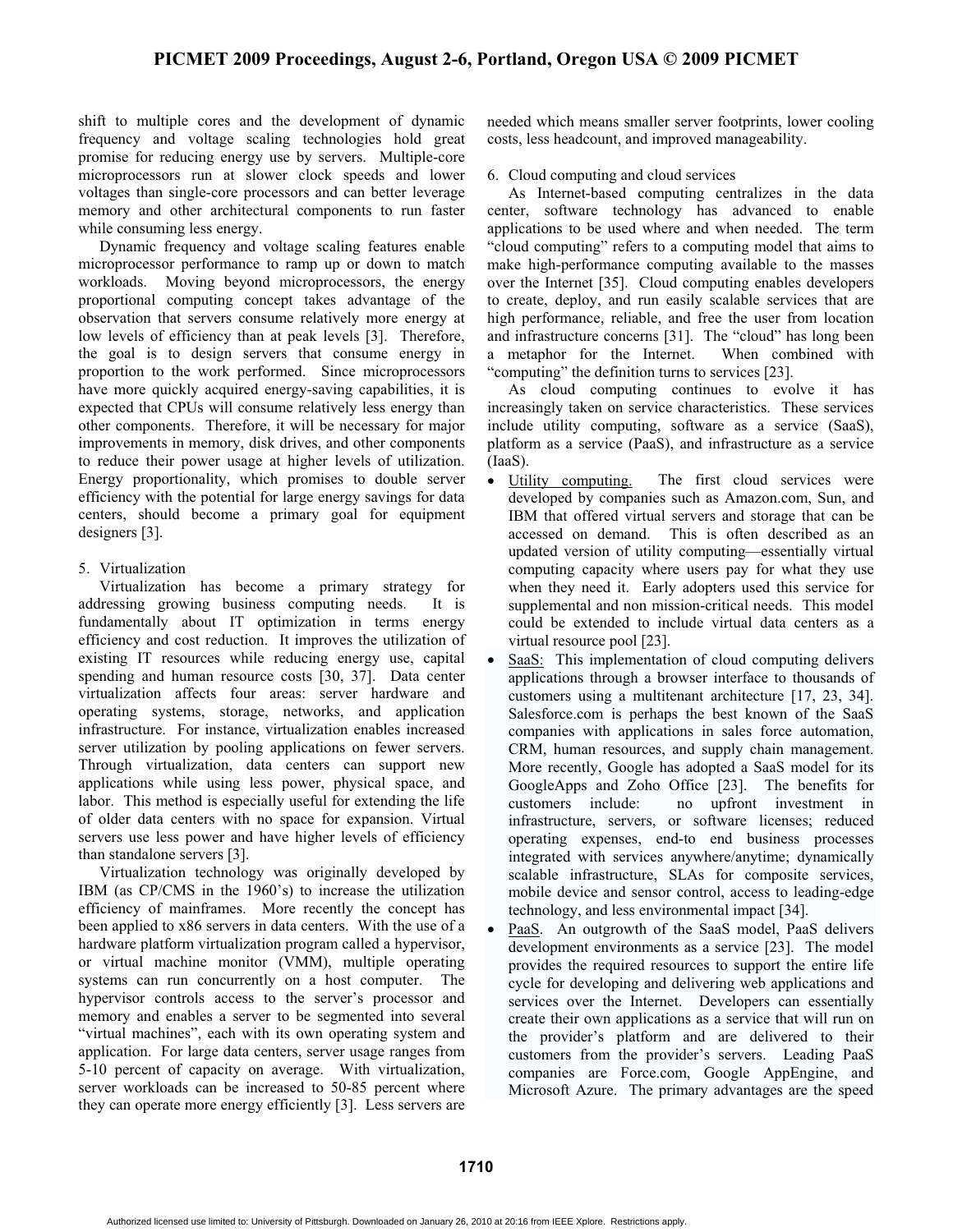and low cost that can be achieved for development and deployment [46].

 $\bullet$  IaaS. This cloud offering provides basic infrastructure, such as servers, storage, clients, and networking as an on demand service. Leading IaaS companies include Amazon Web Services, GoGrid, and Flexiscale [43]. The advantages include a high degree of flexibility, low cost,

pay as you go, access to the latest technology, faster service delivery and time to market.

# *C. Green Computing Metrics*

Power-related metrics currently dominate green computing. Several energy-efficiency related metrics have been proposed to help IT organizations understand and improve the efficiency of data centers. Table 1 presents summarizes the most widely used benchmarks

| TABLE 1. EFFICIENCY AND ENVIRONMENTAL IMPACT BENCHMARKS. ADAPTED FROM [36] |                                                |             |                               |  |
|----------------------------------------------------------------------------|------------------------------------------------|-------------|-------------------------------|--|
| <b>Benchmark</b>                                                           | Metric<br>Level                                |             | Domain                        |  |
| <b>Total Power Consumption</b>                                             | \$ cost of power consumed                      | Data center | Enterprise                    |  |
|                                                                            | Kilowatts used                                 |             |                               |  |
| Green Grid PUE                                                             | Ratio of facility power to It equipment        | Data center | Enterprise                    |  |
|                                                                            | power                                          |             |                               |  |
| Green Grid DCiE                                                            | Percent of power that reaches IT equipment     | Data center | Enterprise                    |  |
| <b>Green Grid DCPE</b>                                                     | Work done/total facility power                 | Data center | Enterprise                    |  |
| Analysis tool                                                              | Performance per watt                           | Any         | Any                           |  |
| EnergyBench                                                                | Throughput per Joule                           | Processor   | Embedded                      |  |
| SWaP                                                                       | Performance/(space x watts)                    | System(s)   | Enterprise                    |  |
| <b>Energy Star: Workstations</b>                                           | Certify if "typical" power is less than 35% of | System      | Enterprise                    |  |
|                                                                            | "maximum" power                                |             |                               |  |
| Energy Star: Other systems                                                 | Certify if below a predefined threshold for    | System      | Mobile, desktop, small server |  |
|                                                                            | the system class                               |             |                               |  |
| <b>SPECPower and Performance</b>                                           | Power consumption per server on Java           | System      | Enterprise                    |  |
|                                                                            | graduated workload                             |             |                               |  |
| JouleSort                                                                  | Records sorted per Joule                       | System      | Mobile, desktop, enterprise   |  |
| Carbon footprint                                                           | Amount of carbon dioxide emissions per         | Any         | Any                           |  |
| <b>Environmental Impact</b>                                                | product, service, process, facility, or        |             |                               |  |
|                                                                            | organization                                   |             |                               |  |

TABLE 1. EFFICIENCY AND ENVIRONMENTAL IMPACT BENCHMARKS. ADAPTED FROM [36]

- 1. Energy Efficiency
- - Total power consumption. In a recent study, this metric was the most popular with 68% of IT managers specifying its use. The cost of power and the volume of kilowatts used are typically included in the baseline assessment [9]. This metric can be useful in tracking power usage by facility, function, application, and employee. Accountability for electricity usage by IT organizations has been highlighted since it is a cost that can easily be tracked and it is a large part of the IT budget. Making power cost a discrete line item in the IT budget invites action to become more efficient and generate cost savings.
- -Power usage effectiveness (PUE). PUE is equal to Total Facility Power/IT Equipment Power. IT equipment power is defined as the load associated with computers, storage, network equipment and peripherals [33, 44]. Total facility power is the total power measured at the utility meter. A PUE of 2.0 indicates that data center demand is twice as high as the power necessary to power the IT equipment. A PUE value of 1.0 would indicate 100% efficiency with all power consumed by IT equipment.
- - Data center infrastructure efficiency (DCiE). DCiE = 1/PUE. This ratio is equivalent to the PUE. In the above example IT equipment uses 50% of the power in the data center. The other 50% is of power demand is typically required for cooling. As IT equipment uses less energy

per unit of performance, then less energy is needed for cooling and DCiE will move higher [33].

- $\bullet$ Data center performance efficiency (DCPE). DCPE = Useful Work/Total Facility Power. This ratio is informed by PUE and DCiE. However, it is much more complex to define and measure "useful work" performance as a standard metric [44].
- $\bullet$ Other energy efficiency benchmarks. An alternate approach to energy efficiency monitory at the data center level is to build energy efficiency into the initial design of components and systems and to adaptively manage system power consumption in response to changes in workload and environment [36]. These benchmarks include Analysis tool, EnergyBench, SWaP, Energy Star, SPECPower, and JouleSort.
- 2. Environmental Impact
- - Carbon footprint. Regulations to reduce green house gas emissions worldwide will likely be forthcoming soon as a carbon tax or cap and trade scheme is being considered by the U.S. government and the Intergovernmental Panel on Climate Change (IPCC). Already some businesses are requesting that their partners provide information on carbon dioxide production [6]. One emerging strategy is to purchase electricity from renewable energy sources such as wind, solar, or hydro. Google has adopted this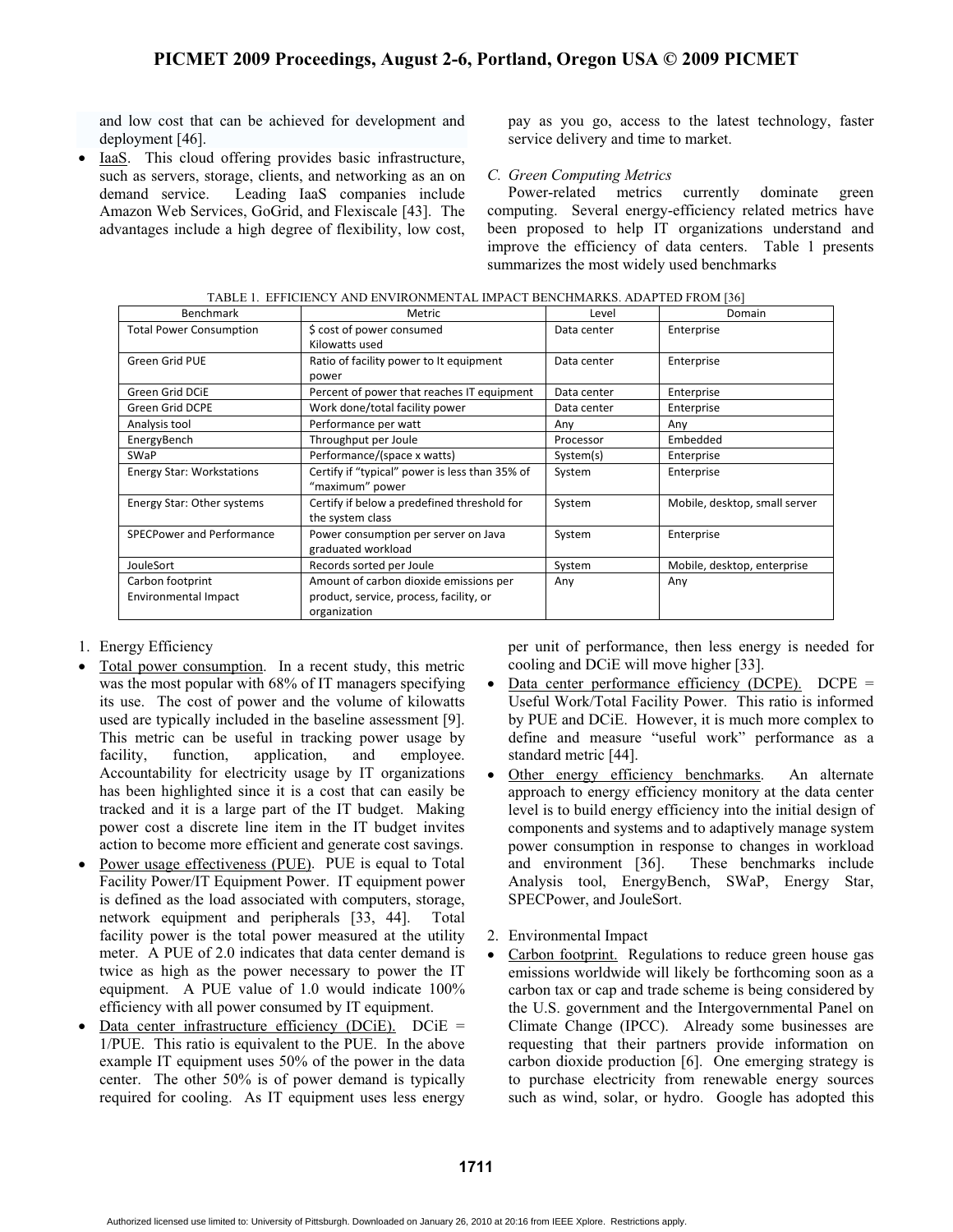strategy, although the low-cost hydro energy it has tapped into has significant environmental drawbacks that offset its attractiveness long term [20]. The key metric here is the volume of carbon dioxide that is produced by various business processes and products—the carbon footprint.

### III. SUSTAINABLE IT SERVICES: THE SECOND WAVE

Sustainable IT services are essential to business success. There is increasing pressure to adopt sustainable business practices. Sustainable IT services are not only about the firstwave green computing focus on data-center efficiency or how to minimize carbon footprints. It is squarely focused on the long-term importance of IT to the organization, its customers and to society at large—all second-wave sustainability issues. Therefore, sustainable IT is about everything an organization needs to do to ensure that IT services delivers superior value to attain a strong market position and to ensure its ability to survive. It is about aligning IT with business strategy to achieve market-leading business value, customer value and societal value. This will ensure the viability of the IT organization itself. There are several elements that comprise sustainable IT services [7].

- $\bullet$  Service sustainability. At a minimum, this includes effective and reliable processes for delivering IT services. It is about managing performance and doing what is necessary to keep the service running smoothly such as constant security, systems recovery planning, and keeping versions current [7].
- - Temporal sustainability. To sustain IT services over time an organization has to start with a clear understanding of the value that is to be created. It must have a strong business case, be responsive to business conditions, and create value for the customer and society, as well as the business [7].
- - Cost sustainability. This includes acquisition and operating costs such as the choice of low cost hardware and software that also offer benefits such as low power consumption and ensure high levels of resource utilization. Life cycle management and replacement costs are also important consideration [7, 11, 28].
- - Organizational sustainability. Organizational change is inevitable. Whether it derives from personnel changes or major changes in technology, markets, or mergers and acquisitions, IT services must continue to operate and innovate. Well managed systems with good documentation and training are more able to manage change [7].
- - Environmental sustainability. In an ecological context, IT services must be able deliver customer and business value while ensuring that the Earth's resources are being used at a rate that ensures replenishment. In essence, the goal for environmental sustainability is for IT services to be able to meet the needs of the present without compromising the ability of future generations to meet their needs [40].

While energy efficiency is the principal driver of green computing, environmental reporting standards will be the primary driver of sustainable IT services.<sup>2</sup> Voluntary and global guidelines for sustainability reporting have existed for some time and are continuing to evolve. Over the next several years IT organizations will be asked by the business to support a comprehensive approach to sustainability. This will not only involve energy use, carbon emissions, and other environmental report; it will involve a comprehensive view of the entire value chain and corporate ecosystem. With IT at the core of business competitiveness, IT organizations will need to play a major role in the development of corporate sustainability strategy.

With the ongoing shift to IT services, it makes business sense for IT organizations to look more holistically toward the development of sustainable IT services as the foundational element of the IT organization. We define *sustainable IT services* from a total societal value perspective as the aggregate value available to society from the systematic integration and alignment of the individual IT service components for the purpose of creating superior societal value. Therefore, all aspects of IT services must meet societal goals for sustainability while meeting customer and business value goals in terms of economic, environmental, and social responsibility requirements [38].

# *A. From Business Value to Customer Value to Societal Value*

Business value is the overall benefit for business units and the enterprise as a whole that results from IT solutions or services. Business value is evidenced by increases in revenue or market position that derive from meeting customer requirements, providing customer savings or ROI, and making investments in innovation that advance the industry as a whole [1, 43]. Although this definition does recognize the customer and the industry at large, the overall focus of business value is to provide returns to the company. As such, business value often focuses on short-term, cost-based solutions that can overlook the long-term best interests of the customer, society, and resultantly, the business as well. The first wave focus on green computing, with its primary emphasis on cutting energy costs, can certainly increase business value, while increasing customer and societal value (carbon reductions). However, the short-term focus on costs cannot ensure that benefits to the customer and society will continue to be realized over the long term. A sole focus on creating business value is not sufficient for a sustainable IT services orientation.

Customer value is the overall benefit derived from a product or service, as the customer perceives it, at the price the customer is willing to pay [21, 22, 41]. A focus on customer value requirements forces companies to look to the

 2 Since "green computing" preceded the emerging focus on sustainable IT services, we have maintained the distinction between the terms in this paper. However, we believe green computing to be one aspect of a more holistic approach to sustainable IT services.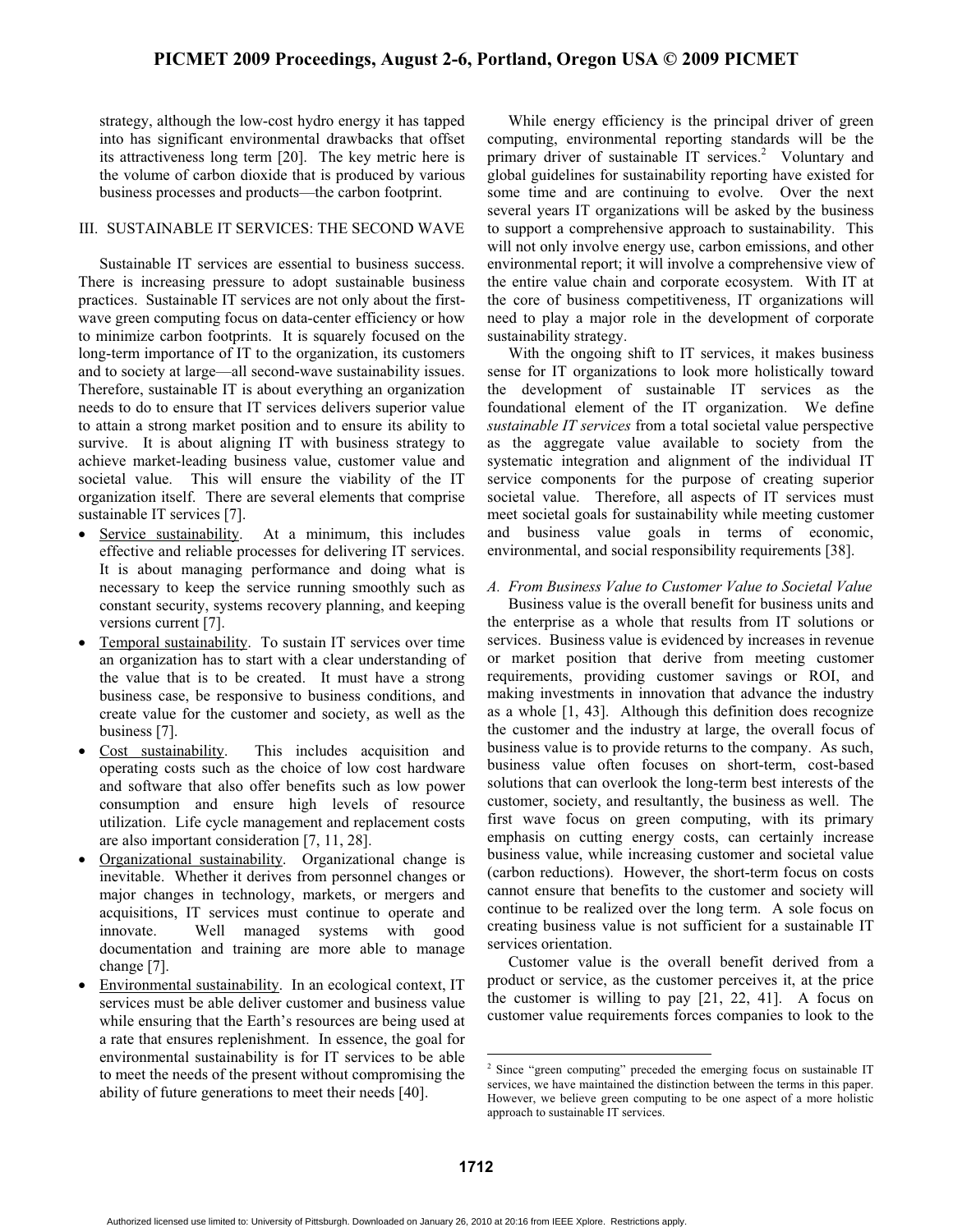# **PICMET 2009 Proceedings, August 2-6, Portland, Oregon USA © 2009 PICMET**

markets and the customer as the core drivers of business activity. With this external focus, customer value is a broader concept than the mostly inward looking business value. IT service providers must first understand how their customers perceive value in terms of the perceived benefits perceived and the perceived price of the service that delivers those benefits [21]. It is necessary to understand what these tradeoffs are and how they might influence service configurations that can maximize customer value and business outcomes. The power of choice will ensure that those configurations that deliver superior value will also achieve superior business value. However, a short-term focus on customer value, which is the default approach given short product lifecycles and competitive pressures, is not sufficient for a sustainable IT services orientation. Some customers are willing to look at their long-term needs in a societal context, but for most consumers cost and performance are the dominant drivers [9].

The concept of societal value holds that companies should meet their market goals in such a way that enhances the customer's and the society's long-term well being. In that way, customer value and business value will be maximized as well. Societal value calls upon organizations to build ethical, social responsibility, and environmental considerations into their business practices. Therefore, companies must balance profits, customer requirements, and social responsibility in their business models. These goals are often in conflict and successful sustainable IT strategies should provide a roadmap for their alignment [38, 40].

# *B. Toward a Framework for Sustainable IT Services*

Although the need for the development of strategies to address the environmental sustainability of IT services has been apparent for many years, there is no extant body of literature on strategies or best practices. The issues surrounding the first wave of green computing are clearer and focused on reducing energy costs through new data center designs, architectures, facility and server density, and virtualization. Beyond that, companies are approaching sustainability through a fragmented incremental "greener IT" approach [8].

When developing IT services, few IT organizations consider the full environmental impact of their product and service designs. One reason for this is the short-term orientation that puts emphasis on costs and business value. If reducing costs also has a beneficial environmental impact, such as the relationship between reducing power costs and carbon emissions; that will be given priority. However, organizationally, it is unlikely the IT organization itself can drive the sustainability priorities of other departments without the full support of top management. An integrated corporatewide sustainability strategy is necessary for IT services to be truly sustainable. Then, it is possible for IT, facilities, supply chain management, manufacturing, finance, and marketing to all be acting in an integrated fashion.

Cost optimization was the primary emphasis of the first wave of green computing. Problems and solutions associated with green computing are well known. The second wave, which we call sustainable IT, or more appropriately, sustainable IT services, has a much broader focus on the role of IT in the society. The primary driver of sustainable IT is corporate social responsibility (CSR), especially as it applies to firm's impact on the economy, environment, and society at large [52]. These are three areas of responsibility are associated with "triple bottom line" or TBL reporting. The key tenet of corporate citizenship recognizes that an organization should ensure that its organizational objectives are in consonance with economic, environmental, and social goals of key stakeholders [38, 52].

### 1. Developing a Sustainable IT Strategy

Few companies have developed a sustainable IT strategy that rises to an enterprise-level or focuses on social responsibility goals [29]. Although organizations are changing their policies and practices to minimize their environmental impact, such efforts are generally not well organized or integrated. Many environmental projects have been undertaken due to customer safety concerns, legal action, legislation, regulation, community pressure, and to protect the brand. A sustainable strategy should be one that is complementary to both the business and the environment. The following topics should be considered for developing a strategy for sustainable IT services.

- - Sustainable organizational culture. The creation of an organizational culture that is based on environmental sustainability is an important step to driving sustainable solutions through the organization. By fostering a common culture based on sustainability employees will become more aware of issues, opportunities, and the actions required to achieve a desired result [29].
- $\bullet$  Sustainability goals. Setting clear enterprise-level sustainability goals and objectives will enable the IT organization to align decisions with corporate business strategy. This alignment is critical to ensure that all strategy and tactics are developed to a common purpose. In essence, sustainability goals are about environmental stewardship. Companies should be able to strengthen their competitiveness while simultaneously protecting the environment [29].
- $\bullet$  Products and services. The products and services of a sustainable IT organization should, at a minimum, not adversely affect the environment. Hopefully, new designs will actually provide environmental benefits. Product and service design should take the following factors into account:
	- $\bullet$  Clean technology. "Cleantech" is new technology that addresses environmental problems. It differs from "greentech" in that it is not "end-of-pipe" clean up technology. Instead, cleantech addresses the roots of ecological problems with new science. Cleantech segments include green energy (generation, storage,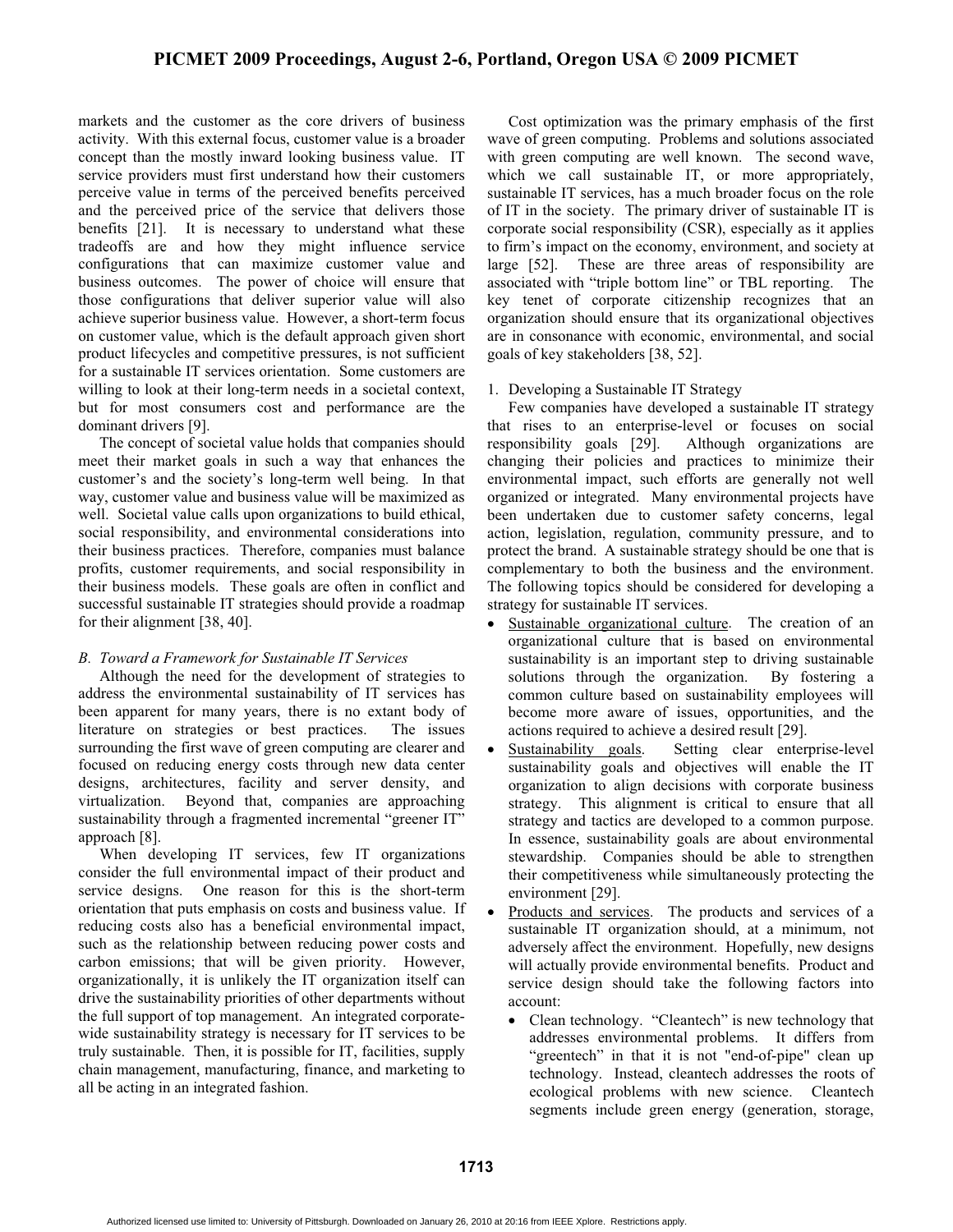infrastructure, and efficiency), transportation, water and wastewater, air and environment, materials, smart manufacturing, agriculture, recycling, and waste (www.cleantech.com).

- - Design for environment (DfE). Products and services should be selected that meet well defined environmental design standards. DfE priorities are energy efficiency, water and air management, materials innovation, and the reduction of toxic elements [4, 9].
- Design for recycling (DfR). Products that use modular and intelligent designs to facilitate upgradeability, reuse, dismantling, and recycling [4, 8, 19].
- Asset decommissioning. When products no longer are needed by a firm they should be easily decommissioned and recycled. They might also be remanufactured and remarketed or redeployed [4, 8].
- E-waste minimization and disposal. The goal should be to have zero impact on the environment in the disposal of assets. Strategies include product takeback programs, waste management and recapture of critical materials, and secure disposal [19].
- · Sustainable processes. A sustainable IT strategy must extend throughout the company to include the supply chain, distribution channels, manufacturing, operations, and marketing. All of these functions rely on IT and their processes can affect IT's environmental impact. A holistic collaborative approach is needed to ensure that IT and all the other functional areas of the firm are all working collaboratively toward the overall enterprise sustainability goals [4].
- - Corporate social responsibility (CSR) road map. The IBM Institute for Business Value has developed what they call the CSR Value Curve [32]. The curve is essentially a road map to CSR-driven business growth. IT depicts the milestones on the maturation curve as businesses move up the CSR continuum from low-value compliance activities to the high-value CSR growth platform. The major steps along the curve are:
	- Legal and compliance. The organization adheres to CSR-associated requirements for production, operations, and distribution.
	- Strategic philanthropy. Charitable activities are aligned with social issues to support business objectives. The purpose it to make stakeholders aware of the company's efforts and reinforce its social commitment.
	- - Values-based self regulation. The company's value system becomes more aligned on environmental and social responsibility. A code of conduct typically guides business activity.
- Efficiency. Companies look for major cost savings through efficient scenarios.
- - Growth platform. CSR strategies provide access to new markets, partnerships, and product/service innovations that generate revenue and profit.
- $\bullet$  Reporting. Engagement with stakeholders is essential for an effective sustainability strategy. Information transparency provides customers, employees, business partners, investors, community members, nongovernmental organizations (NGOs), and the government with a report card on how the company is doing with its sustainability commitments. It is through continuing engagement with stakeholders that this information helps form long-term relationships. These trust-based relationships informed by good public relations and customer satisfaction can build superior brand power.

Increasingly, public companies have embraced triple bottom line (TBL or 3BL) reporting that expands the financial reporting requirements to include ecological and social performance in addition to accounting results [12, 38]. Although CSR reporting measures do not directly reflect on IT sustainability, the obverse is not true. Sustainable IT strategies, which are increasingly the backbone to all business processes, can have a dramatic impact on overall corporate sustainability results.

2. Environmental Regulations

Table 2 summarizes the major environmental regulations that are relevant to electrical and electronic equipment. The European standards are focused on electronic waste and the control of hazardous materials used in manufacture. The U.S. standards are focused on energy efficiency.

- $\bullet$  WEEE. The European Waste Electrical and Electronic Equipment Directive became law in 2003. It imposes the responsibility for electrical and electronic waste on the equipment manufacturers. Producers must take back the equipment free of charge. The intent of the directive is to reduce waste from electrical and electronic equipment and to provide incentives for designing equipment that improves environmental performance throughout the lifecycle. Producers were required to join a compliance scheme (www.weeeregistration.com) and register in every EU country. Violations are actionable and prosecutable [19].
- - RoHS. The European Directive on the Restriction of the use of certain hazardous substances in electrical and electronic equipment (RoHS) restricts the use of six hazardous materials used in electronics manufacture (www.rohs.eu/english/). It is closely linked with the WEEE directive. The restricted substances are lead, mercury, cadmium, hexavalent chromium, polybrominated biphenyls, and polybrominated diphenyl ethers [19].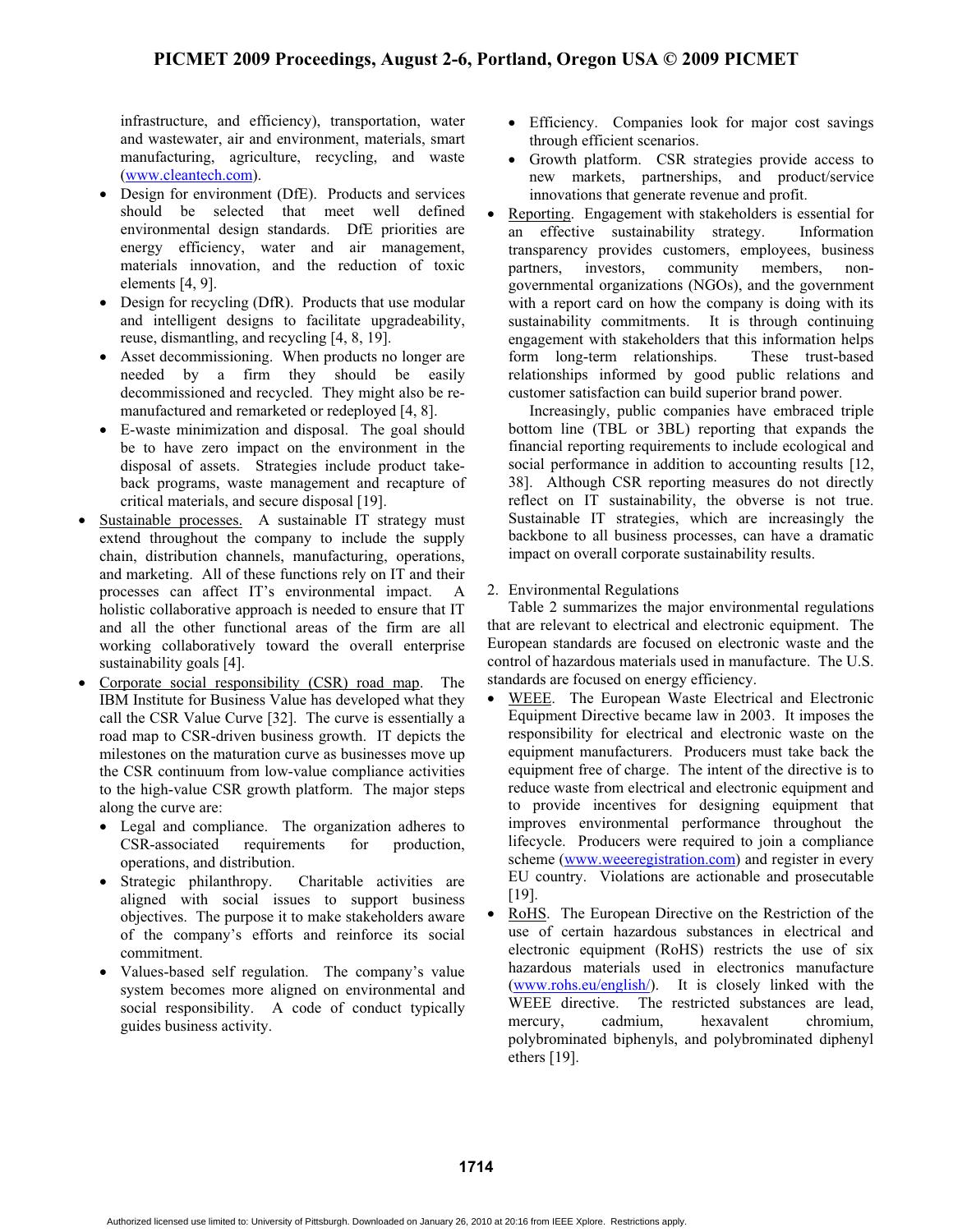| <b>Regulation or Standard</b>                  | Sponsor      | Regulates                   | Compliance                                    |
|------------------------------------------------|--------------|-----------------------------|-----------------------------------------------|
| <b>WEEE: Waste Electrical and Electronic</b>   | EU           | Electrical and electronic   | Producers must take back equipment free       |
| <b>Equipment Directive</b>                     |              | waste                       | of charge.                                    |
|                                                |              |                             | Design for environment is goal.               |
|                                                |              |                             | Producers must join compliance scheme to      |
|                                                |              |                             | sell products.                                |
| <b>RoHS: Restriction of Hazardous</b>          | EU           | Electrical and electronic   | Labels lead, mercury, cadmium, and 3 other    |
| <b>Substances</b>                              |              | equipment hazardous         | substances as hazardous materials. Use is     |
|                                                |              | materials                   | restricted and subject to special limitations |
|                                                |              |                             | and rules. Linked to WEEE directive.          |
| <b>EPEAT: Electronic Product Environmental</b> | U.S.         | Energy efficiency for       | Compliance is generally voluntary, but is     |
| <b>Assessment Tool</b>                         | The Green    | desktops, notebooks, and    | mandatory to qualify to sell to government    |
|                                                | Electronics  | monitors or 23 required and | agencies.                                     |
|                                                | Council      | 34 optional criteria        |                                               |
| Energy Star 4.0                                | U.S. EPA     | Energy efficiency for       | Sets standards for external and internal      |
|                                                | U.S. Dept of | Desktops, notebooks, and    | power supplies and sleep, idle, and standby   |
|                                                | Energy       | workstations                | modes on computers.                           |

TABLE 2. ENVIRONMENTAL REGULATIONS FOR ELECTRONIC EQUIPMENT

- RoHS. The European Directive on the Restriction of the use of certain hazardous substances in electrical and electronic equipment (RoHS) restricts the use of six hazardous materials used in electronics manufacture (www.rohs.eu/english/). It is closely linked with the WEEE directive. The restricted substances are lead, mercury, cadmium, hexavalent chromium, polybrominated biphenyls, and polybrominated diphenyl ethers [19].
- - EPEAT. The Green Electronics Council (www.greenelectronicscouncil.org) created the Electronic Product Environmental Assessment Tool (EPEAT) to enable buyers to evaluate, compare, and select desktop computers, notebooks, and monitors on 23 required and 34 optional environmental criteria. EPEAT identifies products as bronze, silver, and gold. Bronze products meet the required criteria, silver meets the required and at least 14 of the additional criteria, and gold meets the required and at least 21 of the additional criteria. Since 2007 federal agencies are mandated to buy EPEAT registered products.
- - Energy Star 4.0 Standard. Desktops, notebooks, and workstations manufactured after July 20, 2007 that bear the Energy Star label meet the more stringent 4.0 requirements (www.energystar.gov). The standard regulates energy performance for external and internal power supplies, idle, sleep, and standby modes. Computers meeting the standard save power in all modes of operation [27].
- 3. Industry Associations
- The Green Grid. The Green Grid (www.thegreengrid.org) is a voluntary international non-profit organization whose purpose is to develop standards to measure data center efficiency which includes both the facilities and the equipment inside. Member companies share information about processes and technologies that can help data centers improve performance against those metrics.

Board members include Intel, IBM, Microsoft, AMD, HP, Dell, EMC, APC, and Sun.

- $\bullet$  The Climate Savers Computing Initiative. Climate Savers Computing Initiative member companies commit to purchasing energy-efficient desktops and servers, and to broadly deploying power management strategies (www.climatesaverscomputing.org). By publicly declaring their support for this effort, companies demonstrate their commitment to the "greening" of IT and join other industry-leading companies and organizations blazing new trails in corporate social responsibility and sustainable IT. Board members are CSC, Dell, Google, HP, Intel, Lenovo, Microsoft, and the World Wildlife Fund.
- - The Uptime Institute. The Uptime Institute, Inc. provides educational and consulting services for organizations interested in maximizing data center uptime and sustainable IT. The Institute has pioneered industry standards which rate data center availability (www.uptimeinstitute.org). The Uptime Network has 100 mostly Fortune 100 sized members. The Institute promotes learning among its members and provides conferences, site tours, benchmarking, best practices, and abnormal incident collection and analysis. It also certifies data center tier levels and site resiliency.

# IV. CONCLUSIONS AND IMPLICATIONS FOR FUTURE RESEARCH

Sustainable IT has been a major focus for IT organizations for the past decade as the cost of power for data centers has risen rapidly. The focus of the first wave of sustainable IT initiatives has been on strategies to increase data center efficiency. Therefore, infrastructure, power and workload management, thermal management, product design, virtualization, and cloud computing strategies have assumed primacy in terms of both strategic and tactical focus. The second wave of sustainable IT services is nascent and much more difficult to define and implement. It involves defining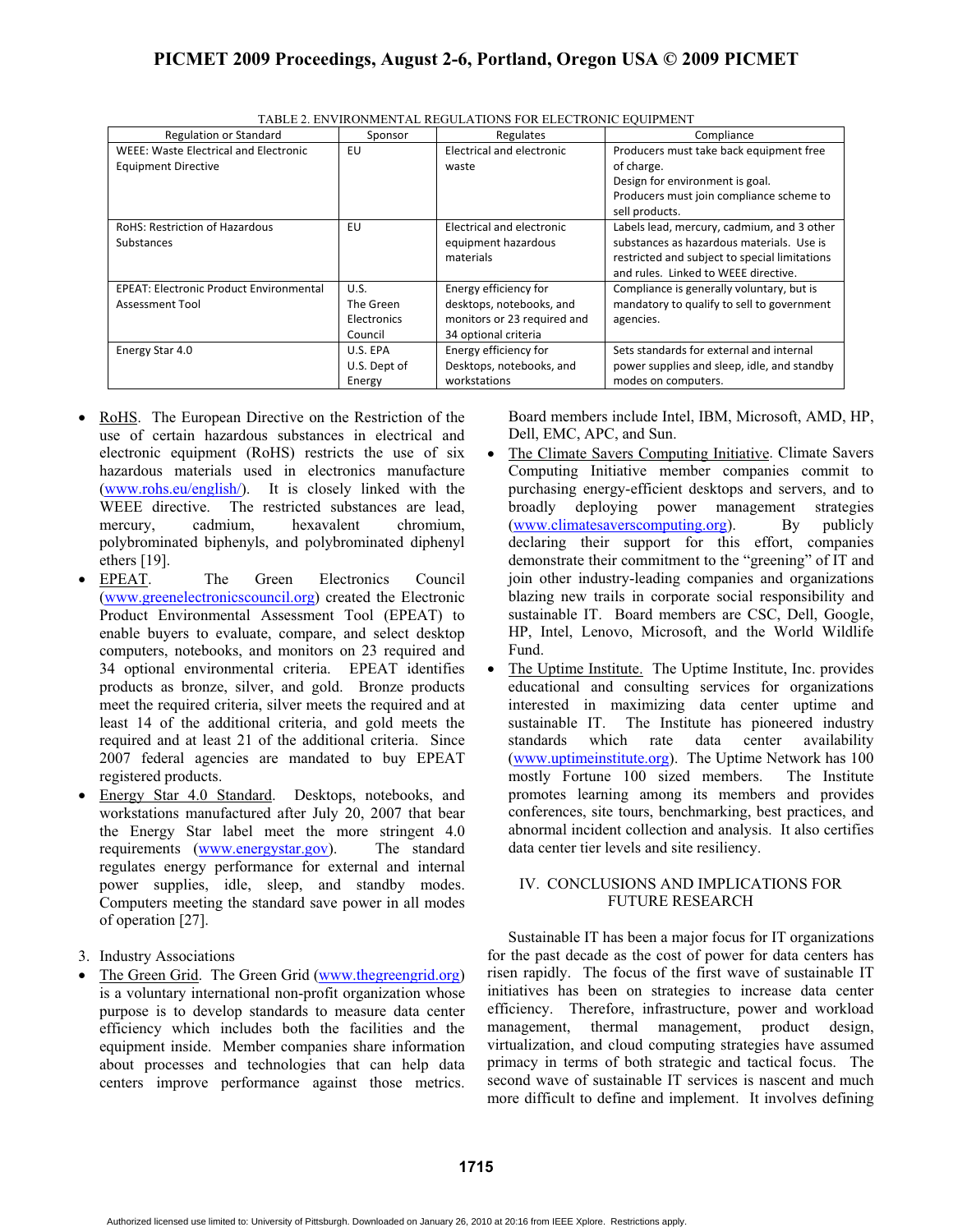the role of the IT organization in an enterprise's overall CSR strategy. It will involve establishing a roadmap and baseline metrics, redesigning business processes, encouraging participation, and adapting the organization's culture to new ways of doing things [49]. IT governance and decision making will likely be substantially impacted.

This paper offered a review of current thinking and suggested factors that should be considered for a sustainable IT strategy. Future research should address the relationship between customer value, business value, and societal value and how sustainable IT strategies will impact each. It would seem that these concepts should be mutually supportive. However, many business professionals view them to be at odds with each other, or at least to involve tradeoffs that may not always be beneficial for the company. More research is needed to fully understand the market impact of a sustainable IT services strategy. Beyond cost savings are there benefits from sustainability oriented business strategies that customers are willing to pay for? Does sustainability for IT services create competitive advantage? Finally, a model for the development and implementation of sustainable IT services needs to be developed. This model will likely involve the integration of the IT organization's sustainability initiatives with the enterprise-level model and throughout the corporate ecosystem.

#### REFERENCES

- [1] Baldwin, E. and M. Curley, *Managing IT Innovation for Business Value*, Intel Press, 2007.
- [2] Bailey, M., M. Eastwood, T. Grieser, L. Borovick, V. Turner, and R.C. Gray, *Special Study: Data Center of the Future*, New York: IDC #06C4799, 2007.
- [3] Barroso, L. A. and U. Hölze, "The Case for Energy-Proportional Computing," *IEEE Computer Society,* December, pp. 33-37, 2007.
- [4] Barreto, L., H. Anderson, A. Anglin, and C. Tomovic, "Product Lifecycle Management in Support of Green Manufacturing: Assessing the Challenges of Global Climate Change," *Proceedings of the International Conference on Comprehensive Product Realization 2007 (ICCPR2007)*, June 18-20, Beijing, 2007.
- [5] Belady, C. L., "In the Data Center, Power and Cooling Costs More Than the IT Equipment it Supports," *Electronics Cooling*, February, 2007.
- [6] Butner, K., D. Geuder, and J. Hittner, "Mastering Carbon Management: Balancing Trade-Offs to Optimize Supply Chain Efficiencies," *Supply Chain Management*, IBM Institute for Business Value, pp. 1-13, 2008.
- [7] Clifford, A., "Sustainable IT," *it.toolbox.com: Project Management Community*, 2009, Retrieved February 25, 2009 from: http://it.toolbox.com/blogs/minimalit/sustainable-it-30157
- [8] Daoud, D., "Beyond Power: IT's Roadmap to Sustainable Computing," *IDC* Whitepaper, October 2008, www.idc.com.
- [9] Deloitte Touch Tohmatsu, "The Next Wave of Green IT," CFO *Research Services*, Boston: CFO Publishing Corp, 32 pages, January 2009.
- [10] Dietrich, J. and R. Schmidt, "The Green Data Center," *IBM Global Services*, white paper, 21 pages, May 2007.
- [11] Dubie, D., "How to Cut IT Costs With Less Pain," *Networkworld*, pp. 11, 40, January 26, 2009.
- [12] Elkington, J., *Cannibals with Forks: Triple Bottom Line of 21st Century Business*, Oxford: Capstone Publishing Ltd, 1999.
- [13] Fanara, A., *Report to Congress on Server and Data Center Efficiency: Public Law 109-431*, U.S. Environmental Protection Agency: Energy Star Program, 133 pages, 2007. Retrieved February 25, 2009 from

http://www.energystar.gov/ia/partners/prod\_development/downloads/E PA\_Datacenter\_Report\_Congress\_Final1.pdf

- [14] Foley, J., "Google in Oregon: Mother Nature Meets the Data Center," *InformationWeek's Google Weblog*, August 24, 2007.
- [15] Forrest, W., J. M. Kaplan, and N. Kindler, "Data Centers: How to Cut Carbon Emissions and Costs, *The McKinsey Quarterly*, Number 14, Winter 2008.
- [16] Goodin, D., "IT Confronts the Datacenter Power Crisis," *InfoWorld*, October 6, 2006, www.infoworld.com.
- [17] Guptill, B. and W. S. McNee, "SaaS Sets the Stage for Cloud Computing," *Financial Executive*, pp. 37-44, June 2008.
- [18] Hamm, S., "It's Too Darn Hot," *Businessweek.com*, March 20, 2008.
- [19] Hanselman, S. E. and M. Pegah, "The Wild Wild Waste: e-Waste," *SIGUCCS '07*, pp. 157-162. October 7-10, 2007.
- [20] Harmon, R. R. and K. R. Cowan, "A Multiple Perspectives View of the Market Case for Green Energy," *Technological Forecasting & Social Change*, 76, pp. 204-213, 2009.
- [21] Harmon, R. R., H. Demirkan, B. Hefley, and N. Auseklis, "Pricing Strategies for Information Technology Services: A Value-Based Approach," *Proceedings of the 42nd Hawaii International Conference on System Sciences (HICSS-42)*, 10 pages, CD-ROM, IEEE Computer Society, January 2009.
- [22] Harmon, R. R. and G. Laird, "Linking Marketing Strategy to Customer Value: Implications for Technology Marketers," In Kocaoglu, et al (Eds.) *Innovation in Technology Management*, Portland, OR: PICMET/IEEE, pp. 897-900, 1997.
- [23] Knorr, E. and G. Gruman, "What Cloud Computing Really Means," *InfoWorld*, April 7, 2008, www.inforworld.com.
- [24] Lawton, G., "Powering Down the Computing Infrastructure," *Computer*, Vol. 40 (2), pp. 16-19, February 2007.
- [25] Mckeefry, H. L., "A high-energy Problem," *eWeek*, March 2008.
- [26] Mitchell, R. L., "Power Pinch in the Data Center," *ComputerWorld*, April 30, 2007, www.computerworld.com
- [27] Murugesan, S., "Harnessing Green IT: Principles and Practices." *IT Professional,* pp. 24-33, January-February 2008.
- [28] Nagata, S. and Shoji O., "Green Process Aiming at Reduction of Environmental Burden," *Fujitsu Science and Technology Journal*, 41(2), pp. 251-258, July 2005.
- [29] Olson, G., "Creating an Enterprise-level Green Strategy, *Journal of Business Strategy*, 29(2), pp. 22-30, 2008.
- [30] Ou, G., "Introduction to Server Virtualization," *Techrepublic.com*, 5 pages, May 22, 2006.
- [31] Perry, G., "How Cloud & Utility Computing are Different," *GigaOM*, February 28, 2008. Retrieved March 5, 2009 from: http://gigaom.com/2008/02/28/how-cloud-utility-computing-aredifferent/
- [32] Pohle, G. and J. Hittner, "Attaining Sustainable Growth through Corporate Social Responsibility," *IBM Institute for Business Value*, White paper, 20 pages, 2008, www.ibm.com.
- [33] Rawson, A., J. Pfleuger, and T. Cader, *Green Grid Data Center Power Efficiency Metrics: PUE and DCiE*, The Green Grid, Whitepaper No. 6, C. Belady (Ed.), 9 pages, 2008.
- [34] Reid, C. K., "SaaS: The Secret Weapon for Profits (and the planet)," *Econtent Magazine*, pp. 24-29, January-February, 2009.
- [35] Ricadela, A., "Computing Heads for the Clouds," *Business Week*, November 16, 2007, www.businessweek.com.
- [36] Rivoire, S., M. A. Shah, P. Ranganathan, C. Kozyrakis, and J. Meza, "Models and Metrics to Enable Energy-Efficiency Optimizations," *IEEE Computer Society*, pp. 39-48, December 2007.
- [37] Ryder, C., "Improving Energy Efficiency through Application of Infrastructure Virtualization: Introducing IBM WebSphere Virtual Enterprise," *The Sageza Group* Whitepaper, 13 pages, April 2008.
- [38] Savitz, A. and K. Weber, *The Triple Bottom Line: How Today's Best-Run Companies Are Achieving Economic, Social and Environmental Success—and How You Can Too*, San Francisco: Josey-Bass Publishers, 2006.
- [39] Schmidt, R. R. and H. Shaukatallah, "Computer and Telecommunication Equipment Room Cooling: A Review of the Literature," *2002 IEEE Inter Society Conference on Thermal Phenomena*, pp. 751-766, 2002.

**1716**